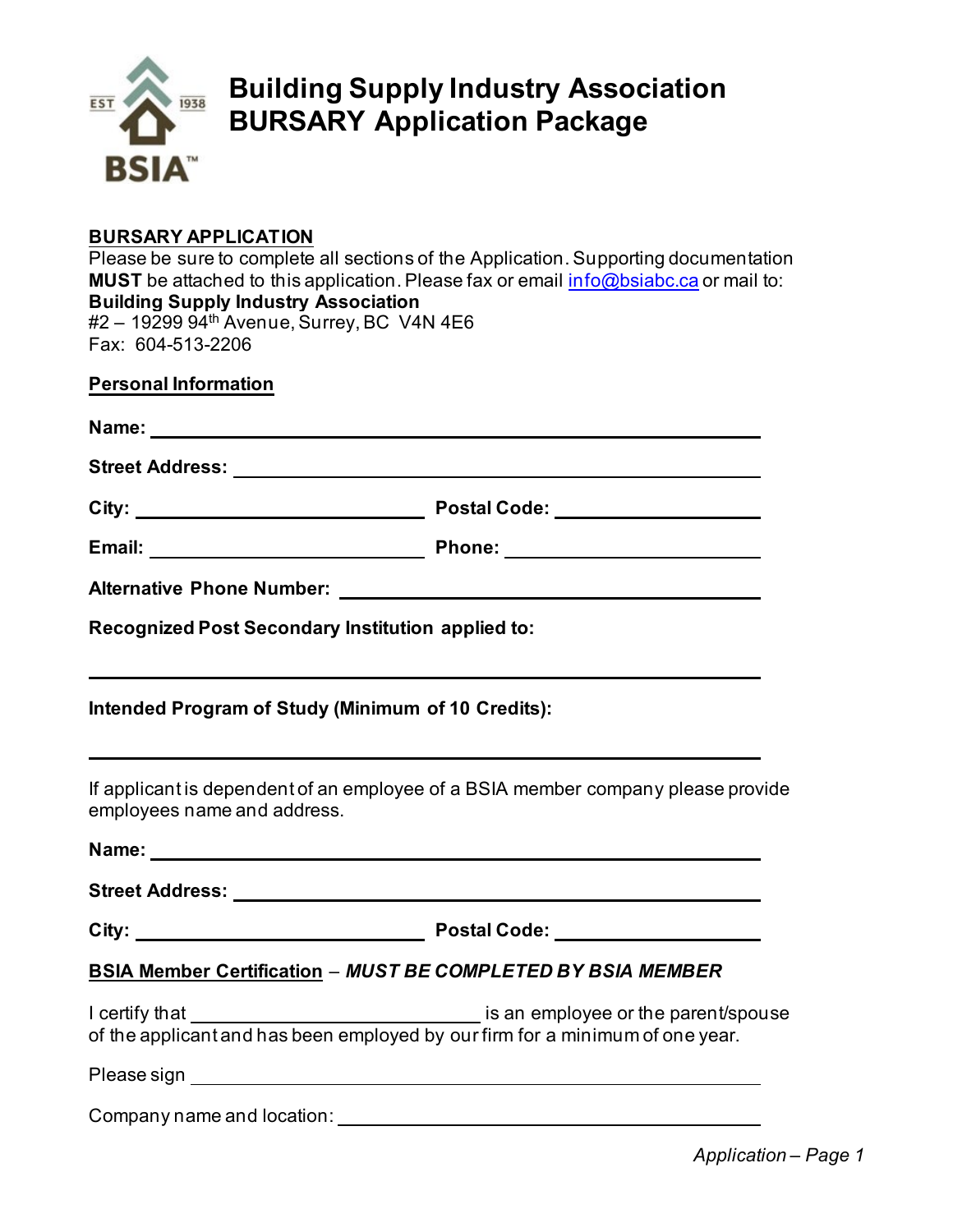

# **Building Supply Industry Association BURSARY Application Package**

| <b>Applicants Full Name:</b>                         |  |  |          |  |  |  |  |
|------------------------------------------------------|--|--|----------|--|--|--|--|
| <b>Financial Information</b>                         |  |  |          |  |  |  |  |
| I have applied for $\square$ OR received $\square$ : |  |  |          |  |  |  |  |
| $\Box$ Government Loans $\Box$ Grants                |  |  | Total \$ |  |  |  |  |
| Details:                                             |  |  |          |  |  |  |  |

Please itemize your anticipated expenses and income for this period of study.

#### **Expenses:**

| <b>Tuition / Books</b><br>Rent/Mortgage / Dorm Fees<br>Utilities<br>Food / Groceries / Campus Meal Plan<br>Transportation / Transit / Fuel<br>Personal<br>Other Expenses (Specify)  | S<br>\$<br>\$ |
|-------------------------------------------------------------------------------------------------------------------------------------------------------------------------------------|---------------|
| <b>Total Expenses</b>                                                                                                                                                               | \$            |
| Income:<br>General Income<br>Parental/Spouse Assistance<br>Savings at Beginning of School<br>Financial Aid / Loans / Grants<br>Scholarships / Bursaries / Awards<br>Other (Specify) | \$<br>\$      |
| <b>Total Income</b>                                                                                                                                                                 | \$            |
| <b>APPLICATION AMOUNT:</b>                                                                                                                                                          |               |

*Application – Page 2*